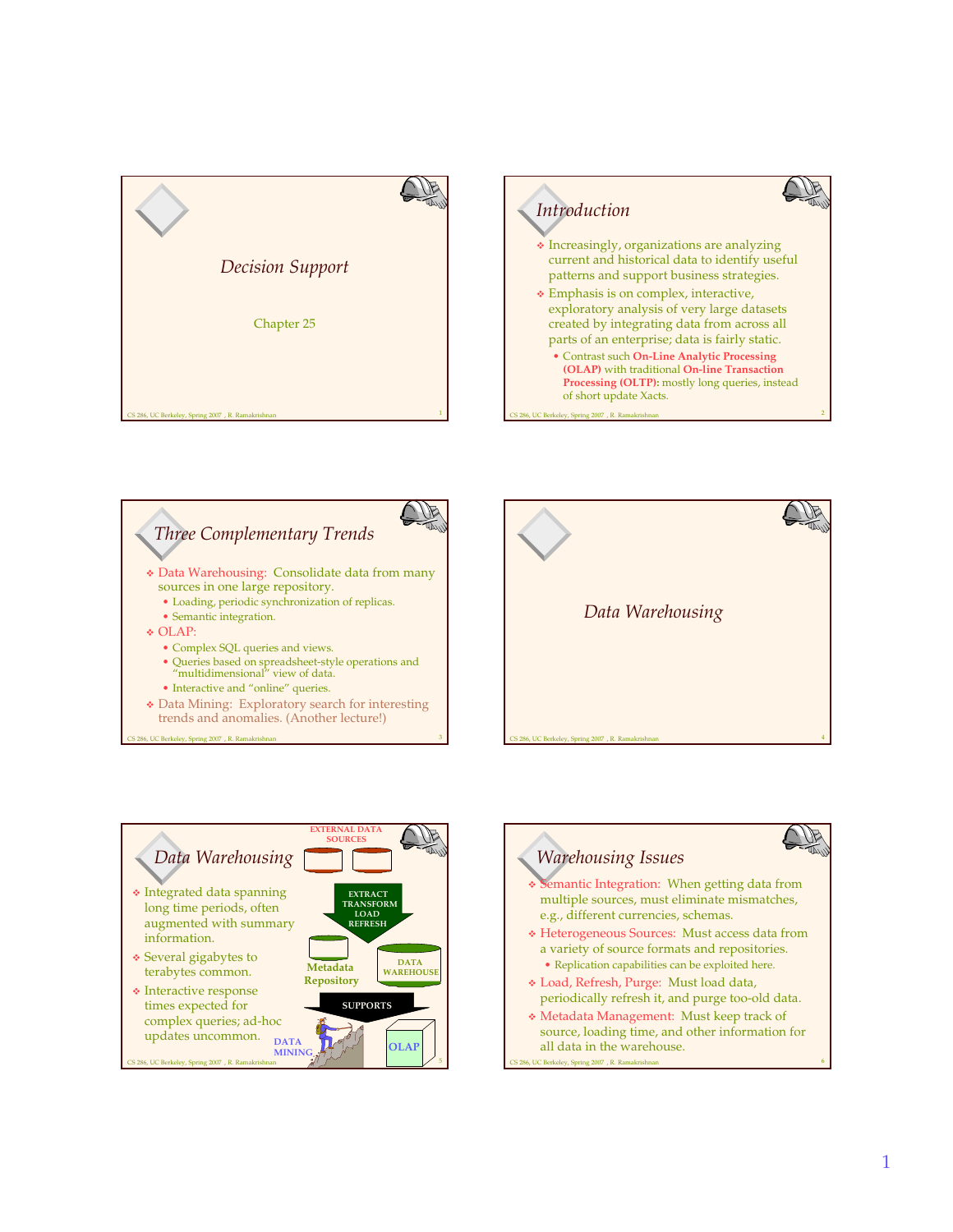







## B *OLAP Queries* Influenced by SQL and by spreadsheets. \* A common operation is to aggregate a measure over one or more dimensions. • Find total sales. • Find total sales for each city, or for each state. • Find top five products ranked by total sales. \* Roll-up: Aggregating at different levels of a dimension hierarchy. • E.g., Given total sales by city, we can roll-up to get sales by state. CS 286, UC Berkeley, Spring 2007 , R. Ramakrishnan 11

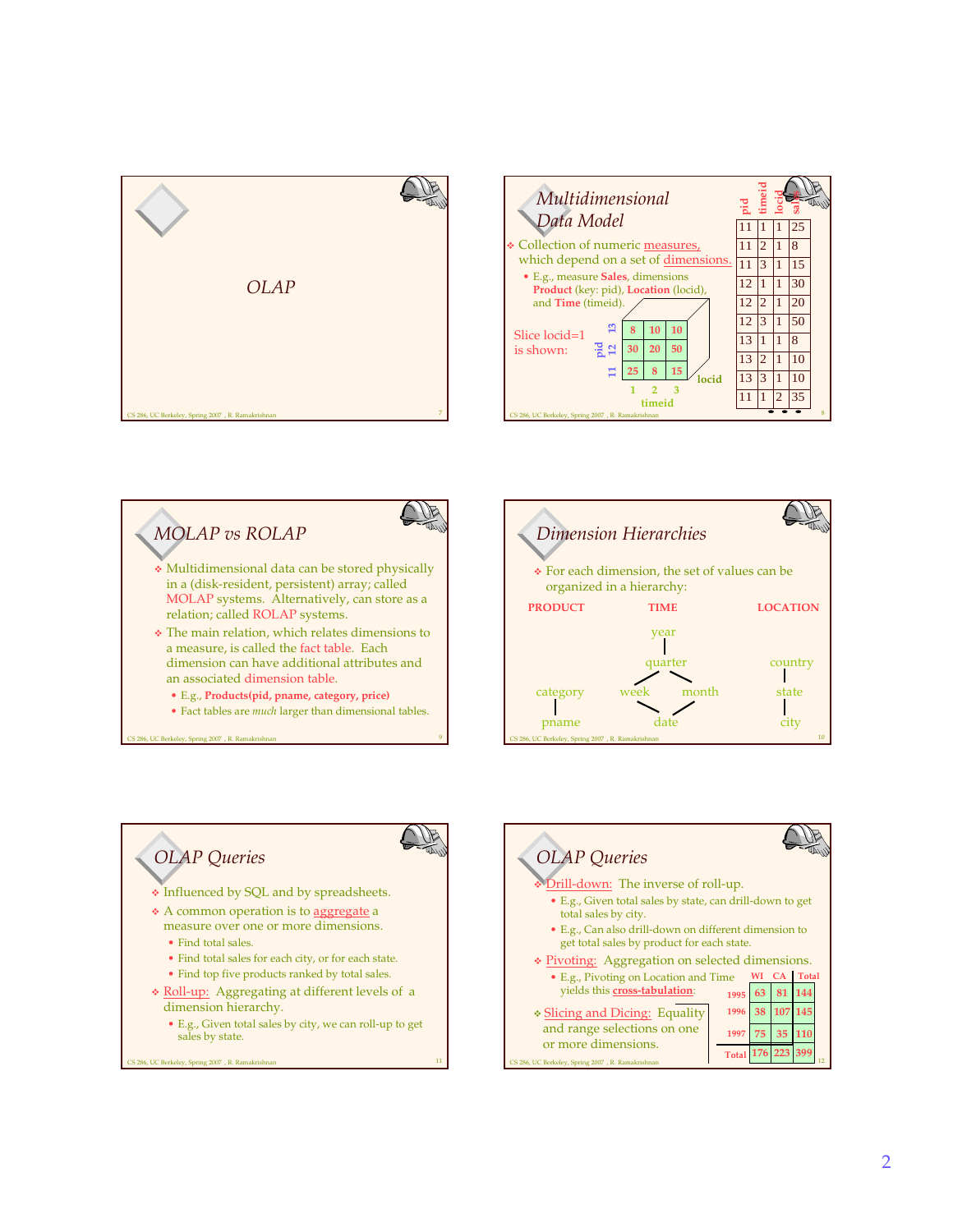| Comparison with SQL Queries<br>• The cross-tabulation obtained by pivoting can also<br>be computed using a collection of SQLqueries:                      |                                                                                                                   |
|-----------------------------------------------------------------------------------------------------------------------------------------------------------|-------------------------------------------------------------------------------------------------------------------|
| <b>SELECT SUM(S.sales)</b><br><b>FROM</b> Sales S, Times T, Locations L<br>WHERE S.timeid=T.timeid AND S.locid=L.locid<br><b>GROUP BY T.year, L.state</b> |                                                                                                                   |
| <b>SELECT SUM(S.sales)</b><br><b>FROM</b> Sales S, Times T<br><b>WHERE S.timeid=T.timeid</b><br><b>GROUP BY T.year</b>                                    | <b>SELECT SUM(S.sales)</b><br>FROM Sales S, Location L<br><b>WHERE S.locid=L.locid</b><br><b>GROUP BY L.state</b> |
| 13<br>'S 286, UC Berkeley, Spring 2007 , R. Ramakrishnan                                                                                                  |                                                                                                                   |







## *Join Indexes*



17

- Consider the join of Sales, Products, Times, and Locations, possibly with additional selection conditions (e.g., country="USA").
	- A join index can be constructed to speed up such joins. The index contains [s,p,t,l] if there are tuples (with sid) s in Sales, p in Products, t in Times and l in Locations that satisfy the join (and selection) conditions.
- Problem: Number of join indexes can grow rapidly.
- 286, UC Berkeley, Spring 2007 , R. Ramakrishna • A variation addresses this problem: For each column with an additional selection (e.g., country), build an index with [c,s] in it if a dimension table tuple with value c in the selection column joins with a Sales tuple with sid s; if indexes are bitmaps, called bitmapped join index.

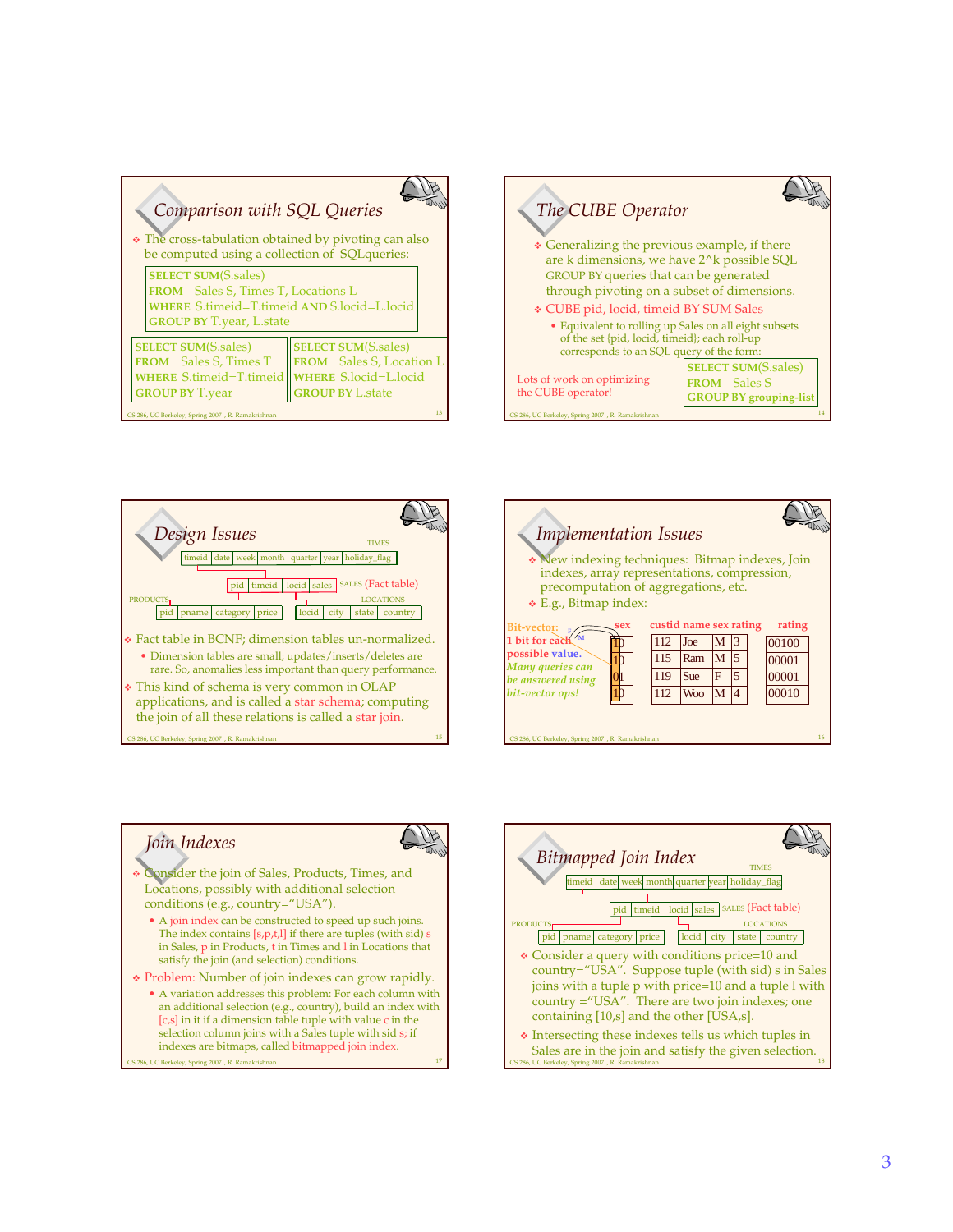







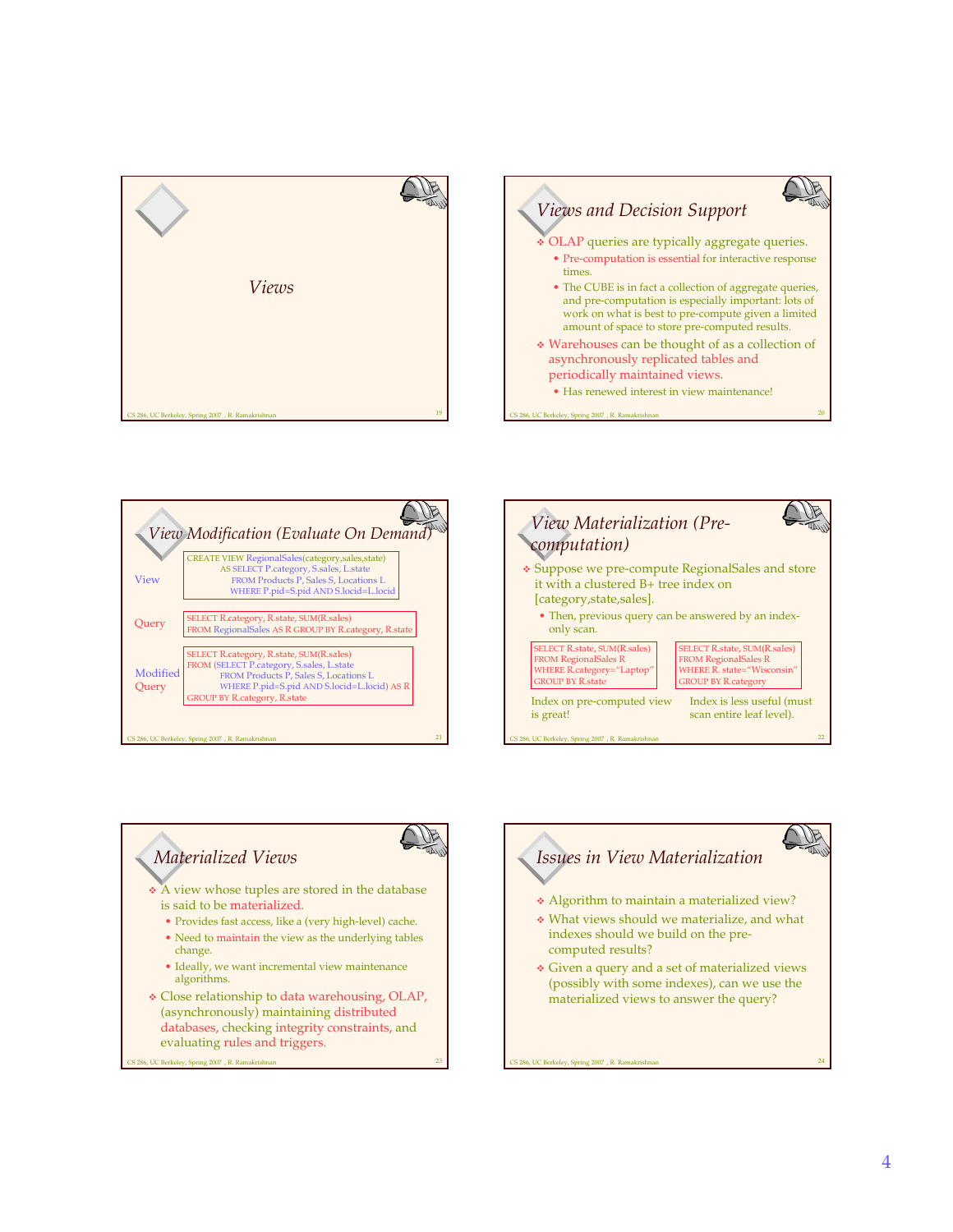





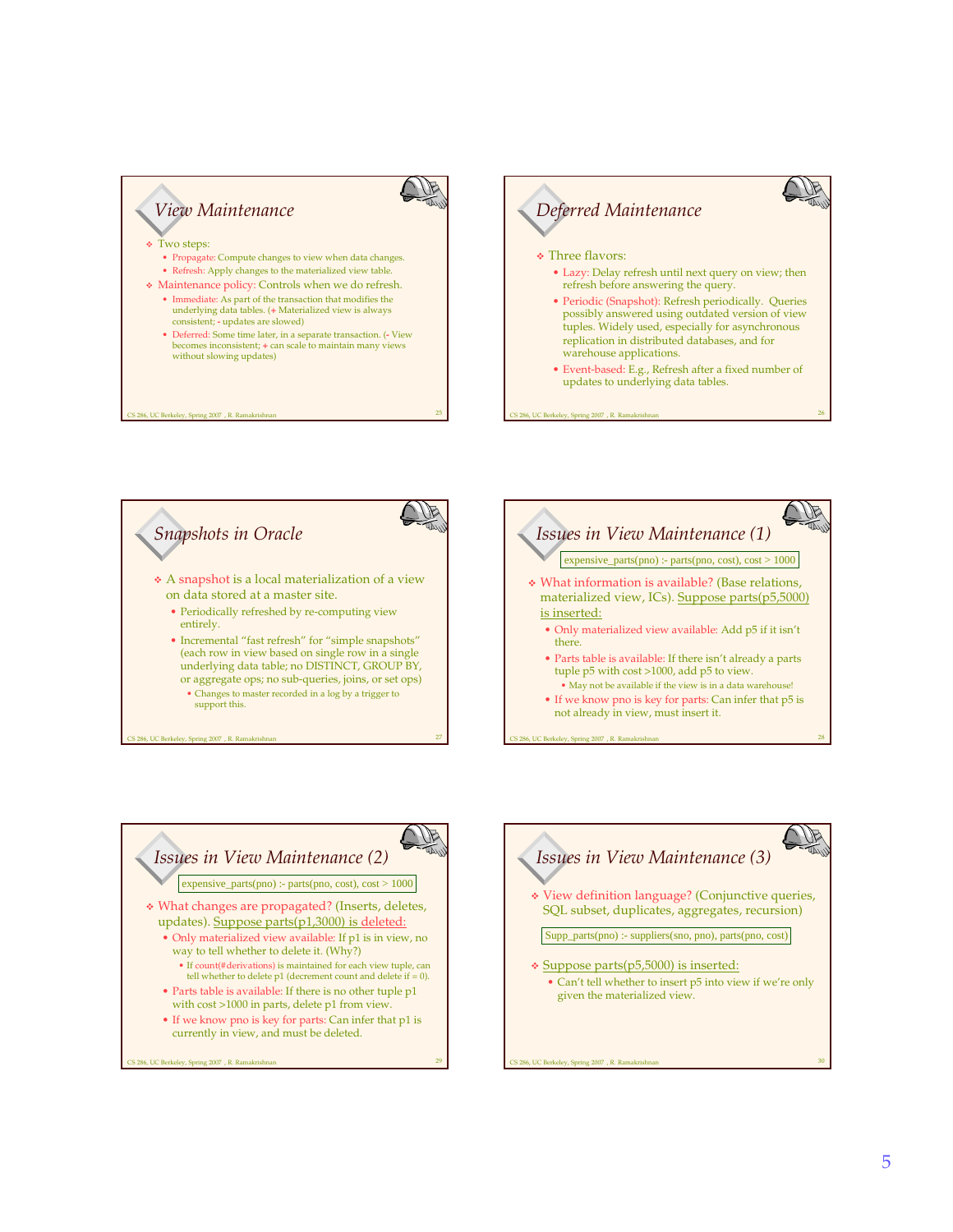

 $2007$  , R. Ra